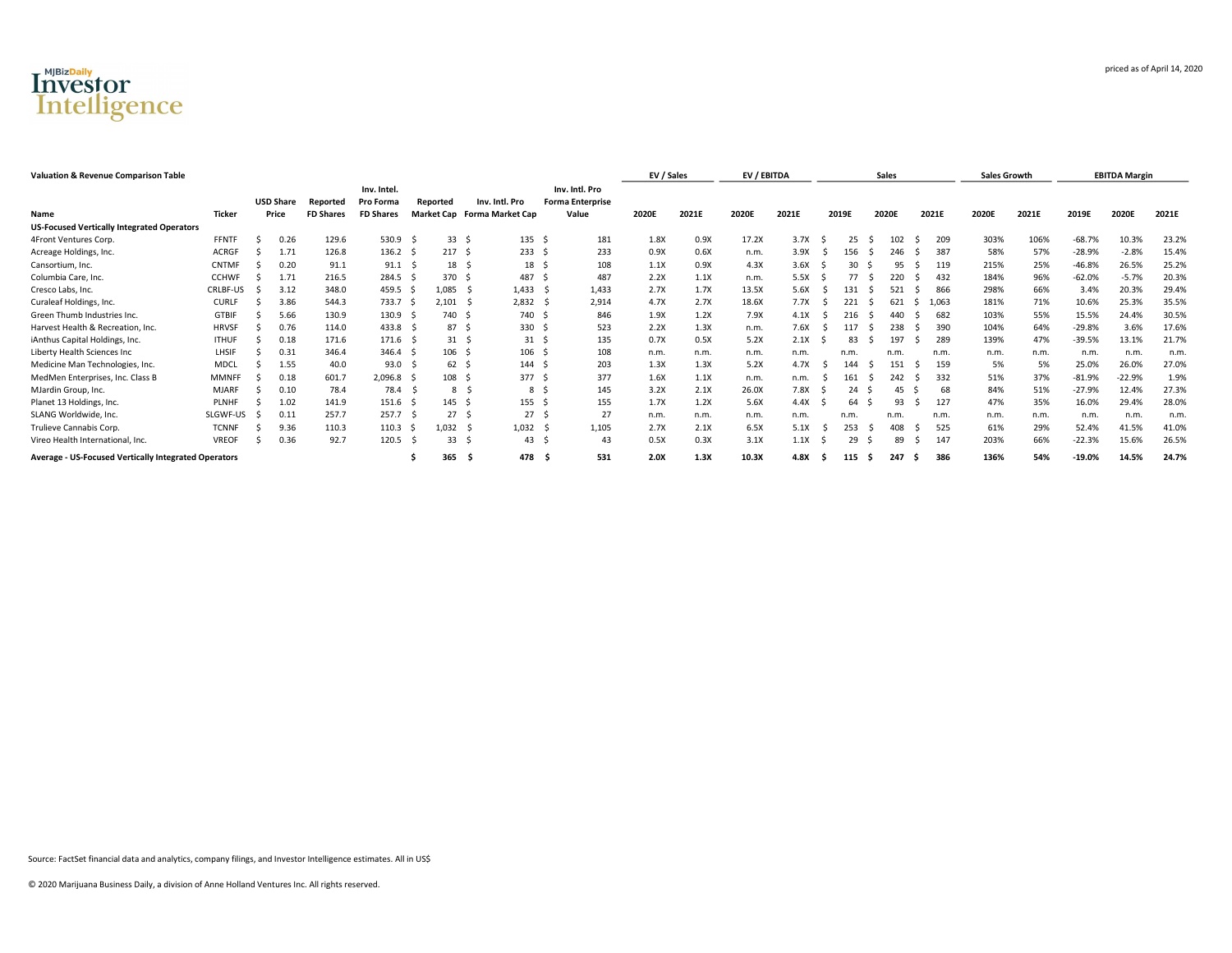

| <b>Valuation &amp; Revenue Comparison Table</b>       |              |                  |                  |                          |                   |                         |     |                                           | EV / Sales |       | EV / EBITDA |       |    |       |     | Sales |     |       | <b>Sales Growth</b> |       |           | <b>EBITDA Margin</b> |          |
|-------------------------------------------------------|--------------|------------------|------------------|--------------------------|-------------------|-------------------------|-----|-------------------------------------------|------------|-------|-------------|-------|----|-------|-----|-------|-----|-------|---------------------|-------|-----------|----------------------|----------|
|                                                       |              | <b>USD Share</b> | Reported         | Inv. Intel.<br>Pro Forma | Reported          | Inv. Intl. Pro          |     | Inv. Intl. Pro<br><b>Forma Enterprise</b> |            |       |             |       |    |       |     |       |     |       |                     |       |           |                      |          |
| Name                                                  | Ticker       | Price            | <b>FD Shares</b> | <b>FD Shares</b>         | <b>Market Cap</b> | <b>Forma Market Cap</b> |     | Value                                     | 2020E      | 2021E | 2020E       | 2021E |    | 2019E |     | 2020E |     | 2021E | 2020E               | 2021E | 2019E     | 2020E                | 2021E    |
| <b>Canada-Focused Vertically Integrated Operators</b> |              |                  |                  |                          |                   |                         |     |                                           |            |       |             |       |    |       |     |       |     |       |                     |       |           |                      |          |
| 48North Cannabis Corp.                                | <b>NCNNF</b> | 0.10             | 179.6            | 179.6                    | 18                | 18                      | - S | 18                                        | 0.9X       | 0.7X  | n.m.        | 5.1X  |    |       |     | 21    |     | 27    | 152%                | 32%   | $-75.9%$  | $-11.4%$             | 13.3%    |
| Aphria Inc                                            | APHA-TSE     | 3.66             | 254.3            | 267.6                    | 932               | 981                     |     | 1,007                                     | 2.2X       | 1.9X  | 22.5X       | 12.0X |    | 300   |     | 453   |     | 542   | 51%                 | 20%   | 0.9%      | 9.9%                 | 15.5%    |
| Aurora Cannabis Inc.                                  | ACB          | 0.75             | 1,171.4          | 1,359.0                  | 879               | 1,020                   |     | 1,318                                     | 5.1X       | 3.6X  | n.m.        | 31.3X |    | 196   |     | 256   |     | 369   | 30%                 | 44%   | $-63.4%$  | $-23.2%$             | 11.4%    |
| Auxly Cannabis Group Inc.                             | XLY-CNQ      | 0.24             | 624.2            | 624.2                    | 151               | 151                     |     | 155                                       | 6.3X       | 1.9X  | n.m.        | 8.1X  |    |       |     | 25    |     | 82    | 461%                | 230%  | n.m.      | $-37.7%$             | 23.4%    |
| Canopy Growth Corporation                             | CGC          | 15.40            | 352.0            | 373.6                    | 5.421             | 5,754                   |     | 5,754                                     | 12.3X      | 8.1X  | n.m.        | n.m.  |    | 278   |     | 467   |     | 713   | 68%                 | 53%   | $-103.1%$ | $-42.4%$             | $-5.8%$  |
| Cronos Group Inc                                      | CRON         | 6.01             | 374.8            | 374.8 \$                 | 2,252             | 2,252<br>- 5            |     | 2,252                                     | 36.8X      | 16.5X | n.m.        | n.m.  |    |       | 24  | 61    |     | 136   | 158%                | 123%  | n.m.      | $-104.6%$            | $-25.6%$ |
| Emerald Health Therapeutics, Inc.                     | <b>EMHTF</b> | 0.12             | 189.5            | 189.5                    | 22                | 22                      |     | 38                                        | n.m.       | n.m.  | n.m.        | n.m.  |    | n.m   |     | n.m.  |     | n.m.  | n.m.                | n.m   | n.m.      | n.m                  | n.m      |
| Flowr Corporation                                     | FLWPF        | 0.44             | 88.0             | 88.0                     | 39                | 39                      |     | 39                                        | 0.8X       | 0.3X  | n.m.        | 1.7X  |    |       |     | 47    |     | 116   | 876%                | 144%  | n.m.      | $-6.9%$              | 19.4%    |
| Green Organic Dutchman Holdings Ltd.                  | <b>TGODF</b> | 0.20             | 314.5            | 275.9                    | 63                | 55                      |     | 55                                        | 2.4X       | 1.1X  | n.m.        | 40.0X |    |       | 8   | 23    |     | 50    | 180%                | 119%  | n.m.      | $-69.3%$             | 2.8%     |
| <b>GTEC Holdings Ltd.</b>                             | GTEC-TSX     | 0.09             | 123.0            | 123.0                    | 11                | 11 <sup>5</sup>         |     | 15                                        | n.m.       | n.m.  | n.m.        | n.m.  |    | n.m   |     | n.m   |     | n.m.  | n.m.                | n.m.  | n.m       | n.m                  | n.m.     |
| Harvest One Cannabis, Inc.                            | <b>HRVOF</b> | 0.05             | 160.7            | 160.7                    | 8                 | 8                       |     | 10                                        | 0.7X       | n.m.  | n.m.        | n.m.  |    |       | q   | 14    |     | n.m.  | 55%                 | n.m.  | $-130.6%$ | $-52.3%$             | n.m.     |
| HEXO Corp.                                            | HEXO         | 0.50             | 345.3            | 341.7                    | 172               | 170                     |     | 172                                       | 2.4X       | 1.5X  | n.m.        | 41.6X |    |       | 43  | 73    |     | 118   | 68%                 | 62%   | $-95.2%$  | $-31.2%$             | 3.5%     |
| OrganiGram Holdings Inc                               | OGI          | 1.60             | 166.2            | 168.5                    | 265               | 269                     |     | 289                                       | 2.7X       | 1.9X  | 11.5X       | 6.6X  |    |       | 71  | 108   |     | 151   | 53%                 | 39%   | 22.4%     | 23.2%                | 29.2%    |
| Tilray, Inc.                                          | <b>TLRY</b>  | 7.04             | 113.0            | 139.0                    | 795               | 979                     |     | 1,175                                     | 4.8X       | 3.2X  | n.m.        | n.m.  |    | 167   |     | 243   |     | 368   | 45%                 | 51%   | $-53.7%$  | $-28.5%$             | $-2.6%$  |
| Village Farms International, Inc.                     | VFF          | 2.90             | 57.0             | 53.5                     | 165               | 155S                    |     | 230                                       | 1.2X       | 1.0X  | 15.7X       | 5.2X  |    | 182   |     | 188   |     | 225   | 3%                  | 20%   | 0.6%      | 7.8%                 | 19.7%    |
| WeedMD, Inc.                                          | WMD-CA       | 0.30             | 191.9            | 191.9                    | 57                | 57                      |     | 77                                        | 1.0X       | 0.6X  | 4.3X        | 2.0X  |    |       | 19  | 80    |     | 128   | 323%                | 61%   | $-30.3%$  | 22.4%                | 30.0%    |
| Average - Canada-Focused Vertically Int. Ops.         |              |                  |                  |                          | 703               | 746                     |     | 788                                       | 5.7X       | 3.2X  | 13.5X       | 15.4X | .s | 94    | - S | 147   | - S | 233   | 180%                | 77%   | $-52.8%$  | $-24.6%$             | 10.3%    |

priced as of April 14, 2020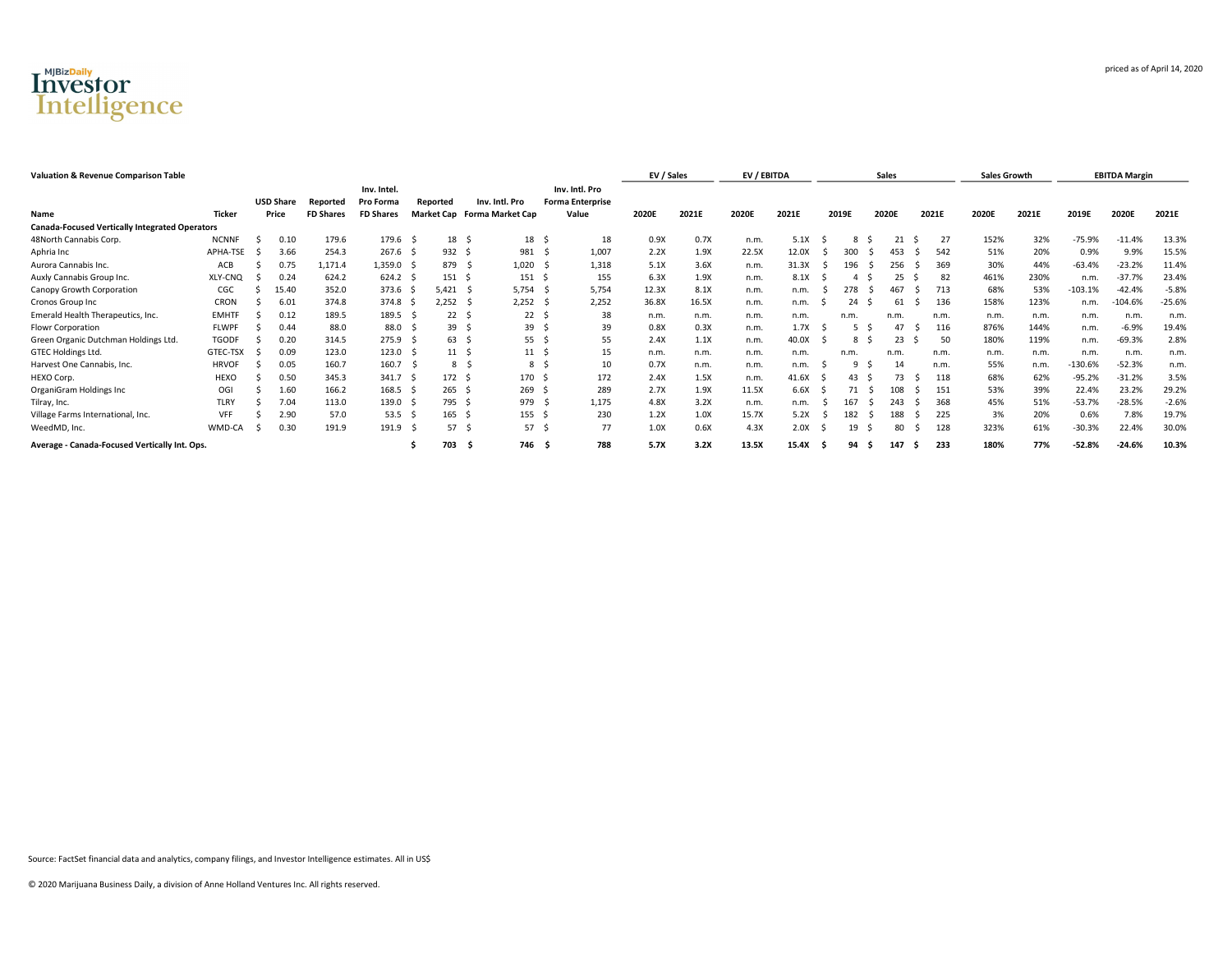

| Name                                               | Ticker       |          | <b>USD Share</b><br>Price | Reported<br><b>FD Shares</b> | Inv. Intel.<br>Pro Forma<br><b>FD Shares</b> |     | Reported         | Inv. Intl. Pro<br>Market Cap Forma Market Cap |            | Inv. Intl. Pro<br><b>Forma Enterprise</b><br>Value | 2020E | 2021E | 2020E | 2021E |     | 2019E                    |      | 2020E          | 2021E       | 2020E  | 2021E | 2019E     | 2020E    | 2021E     |
|----------------------------------------------------|--------------|----------|---------------------------|------------------------------|----------------------------------------------|-----|------------------|-----------------------------------------------|------------|----------------------------------------------------|-------|-------|-------|-------|-----|--------------------------|------|----------------|-------------|--------|-------|-----------|----------|-----------|
| Hemp / CBD                                         |              |          |                           |                              |                                              |     |                  |                                               |            |                                                    |       |       |       |       |     |                          |      |                |             |        |       |           |          |           |
| Abacus Health Products, Inc.                       | <b>ABAHF</b> | ∫ <      | 2.71                      | 21.6                         | 21.6 <sub>5</sub>                            |     | 59 \$            | 59                                            | - \$       | 59                                                 | 1.4X  | 0.7X  | n.m.  | 2.8X  | -S  | 16                       | - Ś  | 42             | 88<br>S.    | 171%   | 108%  | $-99.0%$  | $-6.0%$  | 23.5%     |
| cbdMD, Inc.                                        | YCBD         | <b>S</b> | 0.87                      | 51.4                         | 59.8 <sup>5</sup>                            |     | 45               | 52<br>- \$                                    | - S        | 52                                                 | 0.8X  | 0.5X  | n.m.  | 2.9X  | .S  | 31                       | - S  | 65             | 104<br>-S   | 109%   | 61%   | $-35.8%$  | $-4.9%$  | 17.6%     |
| Charlotte's Web Holdings, Inc.                     | <b>CWBHF</b> | -S       | 4.15                      | 110.3                        | $129.2$ \$                                   |     | 458 \$           | 536 \$                                        |            | 536                                                | 3.5X  | 2.1X  | n.m.  | 9.4X  | -S  | 110                      | - S  | 153            | 260<br>- \$ | 39%    | 70%   | $-15.5%$  | $-8.1%$  | 21.9%     |
| CV Sciences, Inc.                                  | CVSI         | Ŝ.       | 0.61                      | 99.9                         | 118.8 \$                                     |     | 60               | 72 \$<br>- \$                                 |            | 72                                                 | 2.3X  | 1.5X  | n.m.  | 4.6X  | .S  | 54                       | - S  | 32             | -Ś<br>49    | $-41%$ | 54%   | 0.3%      | $-25.8%$ | 31.6%     |
| Elixinol Global Ltd.                               | <b>ELLXF</b> | -Ś       | 0.24                      | 137.9                        | 137.9 <sup>5</sup>                           |     | 33 <sup>5</sup>  | 33                                            | - \$       | 33                                                 | 1.8X  | 1.7X  | n.m.  | n.m.  | -S  | 18                       | - S  | 19             | -Ś<br>19    | 4%     | 5%    | $-83.1%$  | $-53.3%$ | $-53.4%$  |
| Emerald Health Therapeutics, Inc.                  | <b>EMHTF</b> | -Ś       | 0.12                      | 189.5                        | 189.5 \$                                     |     | 22 <sup>5</sup>  |                                               | $22 \quad$ | 38                                                 | n.m.  | n.m.  | n.m.  | n.m.  |     | n.m.                     |      | n.m.           | n.m.        | n.m.   | n.m.  | n.m.      | n.m.     | n.m.      |
| Green Growth Brands, Inc.                          | GGBXF        | S.       | 0.06                      | 238.1                        | 357.7 S                                      |     | 14 S             | 20                                            | - S        | 120                                                | 1.0X  | 0.7X  | n.m.  | 12.4X | -S  | 46                       | -S   | 122            | -S<br>167   | 167%   | 37%   | $-102.1%$ | $-16.9%$ | 5.8%      |
| Neptune Wellness Solutions, Inc.                   | NEPT-CA      | -S       | 1.97                      | 97.5                         | $97.5$ \$                                    |     | 192 <sup>5</sup> | 192 \$                                        |            | 192                                                | 3.6X  | 1.8X  | n.m.  | 5.8X  | .S  | 21                       | - S  | 53             | 108<br>S    | 148%   | 102%  | $-74.2%$  | 1.8%     | 30.9%     |
| Average - Hemp / CBD                               |              |          |                           |                              |                                              | Ŝ   | 110S             | $123 \quad$ \$                                |            | 138                                                | 2.0X  | 1.3X  | n.m.  | 6.3X  | .s  | 42                       | - S  | 69             | - Ś<br>114  | 85%    | 62%   | $-58.5%$  | $-16.2%$ | 11.1%     |
| Pharmaceutical                                     |              |          |                           |                              |                                              |     |                  |                                               |            |                                                    |       |       |       |       |     |                          |      |                |             |        |       |           |          |           |
| Arena Pharmaceuticals, Inc.                        | ARNA         | -S       | 48.83                     | 52.9                         | 52.9                                         |     | $2,585$ \$       | 2,585                                         | - \$       | 2,585                                              | n.m.  | 31.1X | n.m.  | n.m.  | Ś   | 806                      | - Ś  | $\overline{7}$ | 83<br>-Ś    | -99%   | n.m.  | 61.2%     | n.m.     | n.m.      |
| Cara Therapeutics Inc                              | CARA         | Ŝ.       | 14.58                     | 46.9                         | 46.9                                         | - Ś | 683              | 683<br>- Ś                                    | - Ś        | 683                                                | 35.2X | 13.7X | n.m.  | n.m.  | -Ś  | 20                       | - Ś  | 19             | -Ś<br>50    | $-2%$  | 157%  | n.m.      | n.m.     | $-180.5%$ |
| Corbus Pharmaceuticals Holdings Inc                | <b>CRBP</b>  | S.       | 6.00                      | 74.1                         | 74.1 S                                       |     | 445              | - S<br>445                                    | - S        | 445                                                | 36.3X | 9.4X  | n.m.  | n.m.  | S   | 36                       | - S  | 12             | -Ś<br>47    | $-66%$ | 287%  | n.m.      | n.m.     | n.m.      |
| GW Pharmaceuticals PLC Sponsored ADR               | <b>GWPH</b>  |          | 98.82                     | 30.7                         | 30.7                                         | -S  | 3,036            | 3,036<br>- 9                                  | - S        | 3,036                                              | 5.7X  | 3.6X  | n.m.  | 12.0X | S   | 311                      | - \$ | 530            | - Ś<br>833  | 70%    | 57%   | $-31.7%$  | $-4.6%$  | 30.4%     |
| MediPharm Labs Corp.                               | <b>MEDIF</b> | Š.       | 1.27                      | 137.2                        | 137.2 <sub>5</sub>                           |     | 174              | 174<br>- S                                    | - S        | 174                                                | 1.9X  | 1.3X  | 10.5X | 4.6X  | -S  | 91                       | - S  | 92             | 137<br>-S   | 1%     | 50%   | 19.2%     | 18.1%    | 27.6%     |
| Ultragenyx Pharmaceutical, Inc.                    | RARE         |          | 57.59                     | 61.0                         | 61.0                                         | -S  | $3,511$ \$       | 3,511                                         | - S        | 3,511                                              | 19.6X | 11.8X | n.m.  | n.m.  | S   | 104                      | -S   | 179            | 299<br>- Ś  | 73%    | 66%   | n.m.      | n.m.     | $-85.0%$  |
| Zynerba Pharmaceuticals Inc                        | ZYNE         | Ŝ.       | 4.08                      | 23.6                         | 23.6                                         | - S | 96               | 96<br>- \$                                    | - S        | 96                                                 | n.m.  | 5.9X  | n.m.  | n.m.  | S   | $\overline{\phantom{a}}$ | .s   | $\sim$         | 16<br>-S    | n.m.   | n.m.  | n.m.      | n.m.     | n.m.      |
| <b>Average - Pharmaceutical</b>                    |              |          |                           |                              |                                              | s   | $1,504$ \$       | $1,504$ \$                                    |            | 1,504                                              | 19.7X | 11.0X | 10.5X | 8.3X  | .s  | 196                      | - Ś  | 120            | 209<br>-S   | $-4%$  | 123%  | 16.2%     | 6.7%     | $-51.9%$  |
| <b>Ancillary Products &amp; Services</b>           |              |          |                           |                              |                                              |     |                  |                                               |            |                                                    |       |       |       |       |     |                          |      |                |             |        |       |           |          |           |
| Akerna Corp.                                       | <b>KERN</b>  | Ŝ.       | 8.07                      | 13.1                         | 13.8 <sup>5</sup>                            |     | 106 <sup>5</sup> | 111 <sup>5</sup>                              |            | 111                                                | 5.2X  | 3.0X  | n.m.  | n.m.  | -S  | 13                       | - S  | 21             | -Ś<br>37    | 69%    | 73%   | n.m.      | $-50.8%$ | $-8.2%$   |
| Canopy Rivers, Inc. Class A                        | <b>CNPOF</b> | Ŝ.       | 0.55                      | 194.8                        | 194.8 \$                                     |     | 108 <sup>5</sup> | 108 \$                                        |            | 108                                                | 3.6X  | 1.1X  | 6.5X  | 2.0X  | -S  | 13                       | - Ś  | 30             | 96<br>-Ś    | 129%   | 219%  | 2.9%      | 55.5%    | 56.2%     |
| Greenlane Holdings, Inc. Class A                   | <b>GNLN</b>  | S.       | 1.84                      | 93.8                         | 41.9 \$                                      |     | 173 \$           | 77                                            | - S        | 77                                                 | 0.6X  | 0.4X  | n.m.  | 12.1X | .S  | 185                      | - S  | 135            | 172<br>- S  | $-27%$ | 27%   | $-7.0%$   | $-8.5%$  | 3.7%      |
| GrowGeneration Corp.                               | GRWG         |          | 4.31                      | 39.8                         | 42.7 \$                                      |     | 171 \$           | 184                                           | - S        | 184                                                | 1.4X  | 1.0X  | 14.4X | 7.8X  | - S | 80                       | -S   | 133            | - \$<br>182 | 67%    | 36%   | 8.3%      | 9.6%     | 13.0%     |
| Innovative Industrial Properties Inc               | <b>IIPR</b>  |          | 76.45                     | 19.1                         | 16.7 <sup>5</sup>                            |     | 1,463 \$         | 1,275                                         | - S        | 1,095                                              | 10.2X | 6.9X  | 11.6X | 7.5X  | - S | 45                       | - Ś  | 108            | - Ś<br>159  | 141%   | 47%   | 75.0%     | 87.6%    | 92.2%     |
| KushCo Holdings, Inc.                              | <b>KSHB</b>  |          | 0.68                      | 119.1                        | 119.1 S                                      |     | 81 S             | 81                                            | - S        | 91                                                 | 0.6X  | 0.4X  | n.m.  | 8.9X  | .S  | 145                      | - S  | 149            | - Ś<br>222  | 3%     | 49%   | $-21.2%$  | $-13.3%$ | 4.6%      |
| MediPharm Labs Corp.                               | LABS-CA      |          | 1.26                      | 137.2                        | $137.2 \quad$                                |     | 173 \$           | 173 <sup>5</sup>                              |            | 173                                                | 1.9X  | 1.3X  | 10.4X | 4.6X  | -S  | 91                       | - Ś  | 92             | - Ś<br>137  | 1%     | 50%   | 19.2%     | 18.1%    | 27.6%     |
| New Age Beverages Corp                             | <b>NBEV</b>  |          | 1.63                      | 87.6                         | $87.6-5$                                     |     | 143S             | 143                                           | - S        | 164                                                | 0.6X  | 0.6X  | n.m.  | 17.7X | -Ś  | 254                      | -S   | 257            | 290<br>-S   | 1%     | 13%   | $-6.6%$   | $-8.2%$  | 3.2%      |
| Scotts Miracle-Gro Company Class A                 | SMG          | -S       | 113.26                    | 57.1                         | $57.1$ \$                                    |     | $6.471$ \$       | $6,471$ \$                                    |            | 8,642                                              | 2.5X  | 2.5X  | 14.6X | 13.9X | -S  | 3.207                    | -S   | 3.401          | S.<br>3,508 | 6%     | 3%    | 17.4%     | 17.4%    | 17.8%     |
| Supreme Cannabis Company Inc                       | FIRE-CA      |          | 0.21                      | 359.2                        | 359.2 <sub>5</sub>                           |     | 76 \$            | 76                                            | - S        | 143                                                | 2.4X  | 1.5X  | n.m.  | 8.1X  | -Ś  | 34                       | - Ś  | 59             | -S<br>93    | 73%    | 58%   | $-29.4%$  | $-3.7%$  | 18.9%     |
| Valens GroWorks Corp.                              | VGWCF        |          | 1.80                      | 127.4                        | $134.3$ \$                                   |     | 229 <sup>5</sup> | 242S                                          |            | 242                                                | 2.0X  | 1.4X  | 4.8X  | 3.8X  |     | 50                       | -Ś   | 122            | - Ś<br>171  | 144%   | 40%   | 46.4%     | 41.4%    | 37.3%     |
| <b>Average - Ancillary Products &amp; Services</b> |              |          |                           |                              |                                              | ŝ.  | 836              | 813 <sub>5</sub>                              |            | 1.003                                              | 2.8X  | 1.8X  | 10.4X | 8.6X  | -S  | 374                      | - Ś  | 410            | 461<br>- S  | 55%    | 56%   | 10.5%     | 13.2%    | 24.2%     |

Valuation & Revenue Comparison Table **EBITDA** Margin **COMPATISON** EV / Sales EV / EBITDA Sales Sales Sales Sales Sales Sales Sales Sales Sales Sales Sales Sales Sales Sales Sales Sales Sales Sales Sales Sales Sales Sales S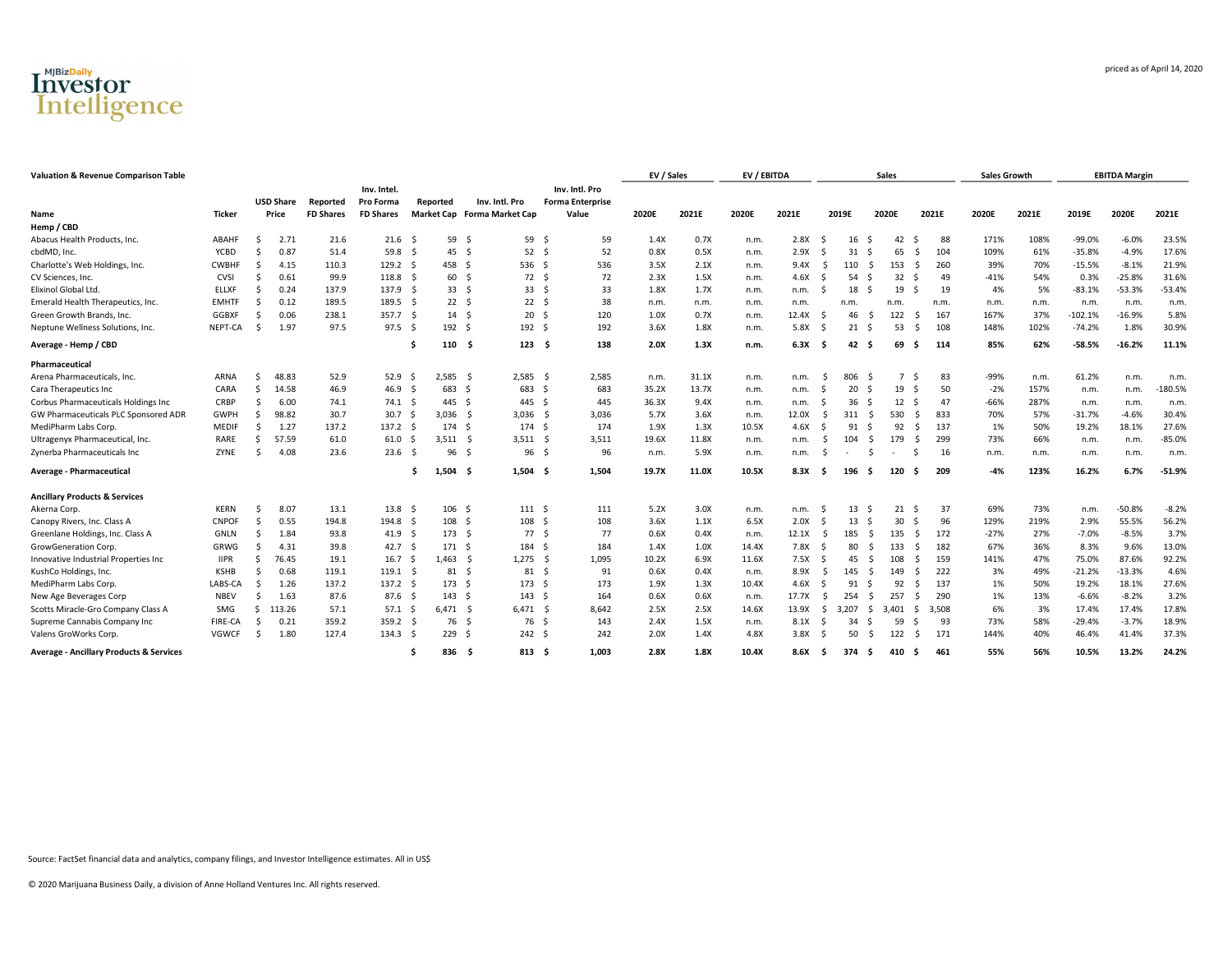

| <b>Stock Price Performance</b>                       |                 |        |                 |         | % Returns of Stocks Over: |         |                     |                    |         |         |              |             |
|------------------------------------------------------|-----------------|--------|-----------------|---------|---------------------------|---------|---------------------|--------------------|---------|---------|--------------|-------------|
|                                                      |                 |        |                 |         |                           |         |                     | <b>Second Half</b> | % Off   | % Off   |              |             |
|                                                      |                 | Past   | <b>Month To</b> | Year To |                           |         | <b>First Half</b>   | July-Dec           | 52 Week | 52 Week | 52 Week High | 52 Week Low |
| Name                                                 | <b>Ticker</b>   | Week   | Date            | Date    | 2018                      | 2019    | <b>Jan-Jun 2019</b> | 2019               | High    | Low     | Date         | Date        |
| <b>US-Focused Vertically Integrated Operators</b>    |                 |        |                 |         |                           |         |                     |                    |         |         |              |             |
| 4Front Ventures Corp.                                | <b>FFNTF</b>    | $-1.2$ | $-17.7$         | $-43.3$ | 89.0                      | $-33.5$ | 65.6                | $-59.8$            | $-84.3$ | $-4.7$  | 4/29/2019    | 3/16/2020   |
| Acreage Holdings, Inc.                               | <b>ACRGF</b>    | 1.3    | $-26.6$         | $-71.1$ |                           | $-68.9$ | $-13.6$             | $-64.0$            | $-92.4$ | 9.0     | 4/18/2019    | 3/19/2020   |
| Cansortium, Inc.                                     | <b>CNTMF</b>    | 5.3    | 48.1            | $-55.1$ |                           |         |                     | $-72.5$            | $-88.7$ | 11.1    | 6/3/2019     | 3/25/2020   |
| Columbia Care, Inc.                                  | <b>CCHWF</b>    | $-1.2$ | $-3.9$          | $-31.3$ |                           |         |                     | $-52.6$            | $-76.2$ | $-3.1$  | 5/1/2019     | 3/27/2020   |
| Cresco Labs, Inc.                                    | <b>CRLBF-US</b> | $-0.2$ | 4.7             | $-54.5$ | 176.7                     | 1.7     | 52.4                | $-33.3$            | $-75.9$ | 52.3    | 4/24/2019    | 3/18/2020   |
| Curaleaf Holdings, Inc.                              | <b>CURLF</b>    | $-2.3$ | $-1.8$          | $-38.8$ |                           | 33.1    | 51.3                | $-12.0$            | $-65.2$ | 25.0    | 5/1/2019     | 3/23/2020   |
| Green Thumb Industries Inc.                          | <b>GTBIF</b>    | $-2.0$ | $-2.9$          | $-42.0$ | 9.1                       | 21.4    | 38.8                | $-12.5$            | $-63.7$ | 38.6    | 4/18/2019    | 3/16/2020   |
| Harvest Health & Recreation, Inc.                    | <b>HRVSF</b>    | $-5.0$ | $-16.9$         | $-75.9$ | 4.7                       | $-39.9$ | 17.6                | $-48.9$            | $-92.4$ | 32.5    | 4/24/2019    | 3/18/2020   |
| iAnthus Capital Holdings, Inc.                       | <b>ITHUF</b>    | $-3.2$ | $-66.0$         | $-87.8$ | 104.6                     | $-64.0$ | $-17.2$             | $-56.5$            | $-96.5$ | 0.8     | 4/18/2019    | 4/6/2020    |
| Liberty Health Sciences Inc                          | LHSIF           | $-1.6$ | $-9.5$          | $-35.6$ | $-58.0$                   | $-30.7$ | $-28.6$             | $-3.0$             | $-55.3$ | 6.9     | 4/23/2019    | 3/23/2020   |
| Medicine Man Technologies, Inc.                      | MDCL            | 14.0   | 11.5            | $-42.2$ | $-45.5$                   | 112.7   | 157.1               | $-17.3$            | $-60.1$ | 21.1    | 4/18/2019    | 3/19/2020   |
| MedMen Enterprises, Inc. Class B                     | <b>MMNFF</b>    | $-6.3$ | $-17.7$         | $-66.2$ |                           | $-81.1$ | $-7.8$              | $-79.5$            | $-94.0$ | 28.6    | 4/18/2019    | 3/19/2020   |
| MJardin Group, Inc.                                  | <b>MJARF</b>    | $-4.4$ | $-4.4$          | $-48.1$ |                           | $-95.3$ | $-66.2$             | $-86.0$            | $-94.9$ | 27.0    | 4/18/2019    | 3/12/2020   |
| Planet 13 Holdings, Inc.                             | <b>PLNHF</b>    | 0.0    | 1.0             | $-48.0$ |                           | 79.8    | 83.5                | $-2.0$             | $-59.8$ | 27.7    | 4/18/2019    | 3/19/2020   |
| SLANG Worldwide, Inc.                                | SLGWF-US        | $-2.1$ | $-28.8$         | $-70.0$ |                           |         |                     | $-72.7$            | $-94.7$ | $-17.1$ | 4/23/2019    | 3/19/2020   |
| Trulieve Cannabis Corp.                              | <b>TCNNF</b>    | $-2.8$ | 2.3             | $-20.9$ |                           | 46.5    | 36.0                | 7.7                | $-34.8$ | 50.2    | 4/18/2019    | 3/19/2020   |
| Vireo Health International, Inc.                     | <b>VREOF</b>    | 4.9    | $-5.3$          | $-66.4$ |                           |         |                     | $-58.8$            | $-91.3$ | 45.9    | 4/12/2019    | 3/18/2020   |
| Average - US-Focused Vertically Integrated Operators |                 | $-0.4$ | $-7.9$          | $-52.8$ | 40.1                      | $-9.1$  | 28.4                | $-42.6$            | $-77.7$ | 20.7    | 4/23/2019    | 3/20/2020   |
| <b>Broad Market Indicies</b>                         |                 |        |                 |         |                           |         |                     |                    |         |         |              |             |
| S&P 500                                              | <b>SP50</b>     | 2.0    | 10.1            | $-11.9$ | $-6.2$                    | 28.9    | 17.3                | 9.8                | $-15.9$ | 27.2    | 2/19/2020    | 3/23/2020   |
| Russell 2000                                         | <b>RUT</b>      | $-0.8$ | 7.3             | $-25.8$ | $-12.2$                   | 23.7    | 16.2                | 6.5                | $-27.2$ | 24.8    | 1/17/2020    | 3/18/2020   |
| NASDAQ Composite Index                               | COMP            | 4.4    | 10.6            | $-5.1$  | $-3.9$                    | 35.2    | 20.7                | 12.1               | $-13.3$ | 24.1    | 2/19/2020    | 3/23/2020   |

Source: FactSet financial data and analytics, company filings, and Investor Intelligence estimates. All in US\$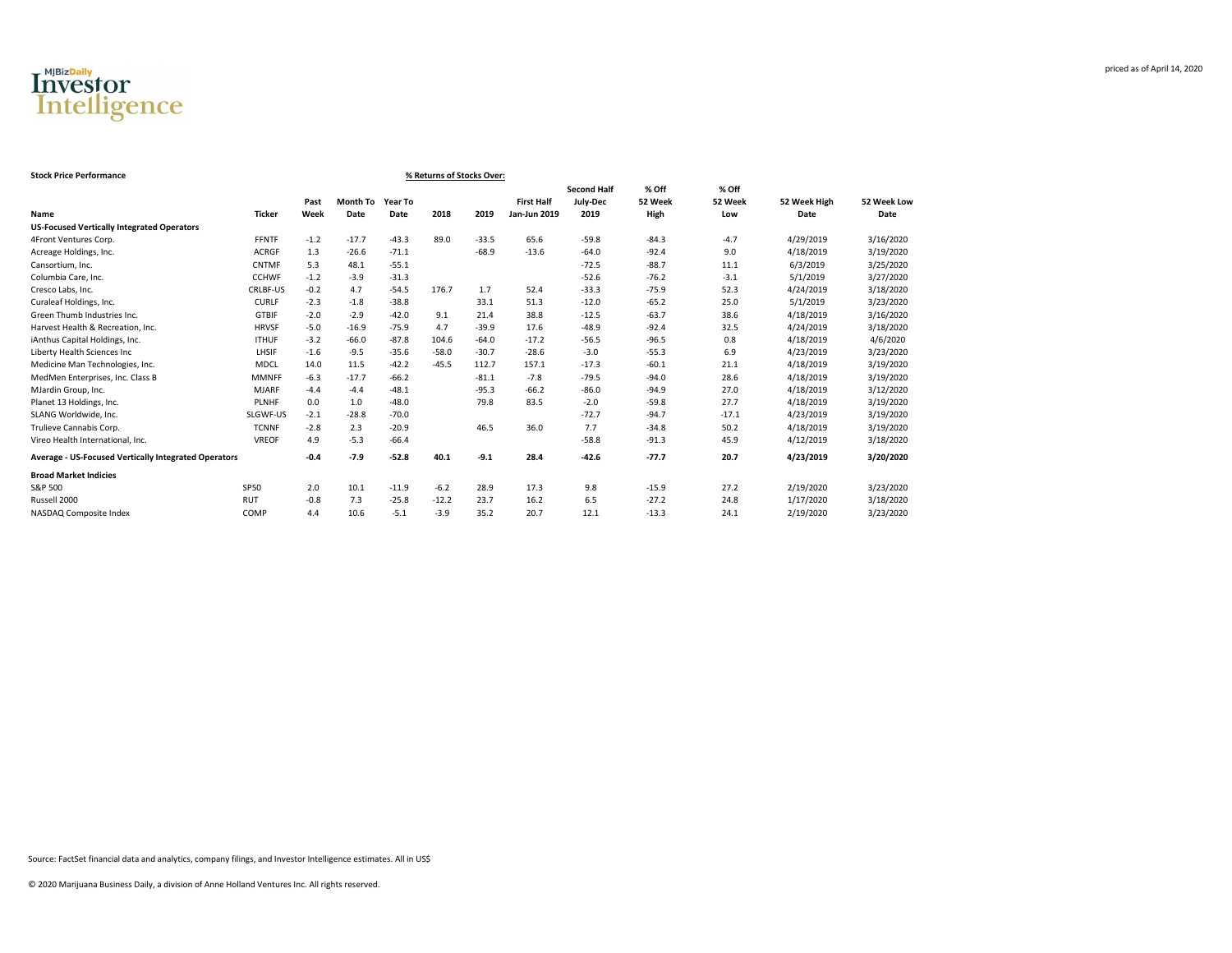

| <b>Stock Price Performance</b>                        |               |         |                 |         | % Returns of Stocks Over: |         |                     |                    |         |         |              |             |
|-------------------------------------------------------|---------------|---------|-----------------|---------|---------------------------|---------|---------------------|--------------------|---------|---------|--------------|-------------|
|                                                       |               |         |                 |         |                           |         |                     | <b>Second Half</b> | % Off   | % Off   |              |             |
|                                                       |               | Past    | <b>Month To</b> | Year To |                           |         | <b>First Half</b>   | July-Dec           | 52 Week | 52 Week | 52 Week High | 52 Week Low |
| Name                                                  | <b>Ticker</b> | Week    | Date            | Date    | 2018                      | 2019    | <b>Jan-Jun 2019</b> | 2019               | High    | Low     | Date         | Date        |
| <b>Canada-Focused Vertically Integrated Operators</b> |               |         |                 |         |                           |         |                     |                    |         |         |              |             |
| 48North Cannabis Corp.                                | <b>NCNNF</b>  | $-5.3$  | $-12.1$         | $-63.6$ |                           | $-33.3$ | 47.5                | $-54.8$            | $-89.8$ | $-15.0$ | 5/20/2019    | 3/18/2020   |
| Aphria Inc                                            | APHA-TSE      | 15.2    | 18.6            | $-24.9$ | $-58.0$                   | $-13.6$ | 17.3                | $-26.4$            | $-62.0$ | 68.0    | 4/12/2019    | 3/16/2020   |
| Aurora Cannabis Inc.                                  | ACB           | $-14.4$ | $-17.2$         | $-65.3$ | $-34.3$                   | $-56.5$ | 57.7                | $-72.4$            | $-91.7$ | 20.0    | 4/30/2019    | 3/18/2020   |
| Auxly Cannabis Group Inc.                             | XLY-CNQ       | 3.1     | $-9.5$          | $-38.0$ | $-46.8$                   | $-40.7$ | $-11.0$             | $-33.3$            | $-68.1$ | 52.3    | 8/6/2019     | 3/18/2020   |
| Canopy Growth Corporation                             | CGC           | 5.7     | 6.8             | $-27.0$ | 13.6                      | $-21.5$ | 50.0                | $-47.7$            | $-69.5$ | 58.3    | 4/30/2019    | 3/18/2020   |
| Cronos Group Inc                                      | <b>CRON</b>   | 3.8     | 6.0             | $-21.6$ | 34.4                      | $-26.2$ | 53.8                | $-52.0$            | $-64.6$ | 11.5    | 6/11/2019    | 3/16/2020   |
| Emerald Health Therapeutics, Inc.                     | <b>EMHTF</b>  | $-3.8$  | $-15.3$         | $-50.8$ | $-51.5$                   | $-88.4$ | $-11.5$             | $-86.9$            | $-96.3$ | 14.7    | 4/12/2019    | 3/19/2020   |
| Flowr Corporation                                     | <b>FLWPF</b>  | 0.7     | $-20.7$         | $-71.5$ |                           | $-49.0$ | 53.8                | $-66.8$            | $-91.9$ | 41.2    | 5/24/2019    | 3/16/2020   |
| Green Organic Dutchman Holdings Ltd.                  | <b>TGODF</b>  | 1.7     | $-11.1$         | $-65.5$ |                           | $-68.0$ | 37.0                | $-76.6$            | $-93.9$ | 10.1    | 5/1/2019     | 3/18/2020   |
| GTEC Holdings Ltd.                                    | GTEC-TSX      | 13.6    | 25.0            | $-39.0$ | $-66.0$                   | $-58.2$ | $-7.1$              | $-54.9$            | $-82.1$ | 38.9    | 4/29/2019    | 3/20/2020   |
| Harvest One Cannabis, Inc.                            | <b>HRVOF</b>  | $-9.2$  | $-23.6$         | $-66.3$ | $-70.5$                   | $-50.2$ | 83.2                | $-72.8$            | $-92.6$ | 42.9    | 4/17/2019    | 3/23/2020   |
| HEXO Corp.                                            | <b>HEXO</b>   | $-2.1$  | $-40.6$         | $-68.7$ | 5.2                       | $-53.6$ | 55.1                | $-70.1$            | $-94.0$ | 36.7    | 4/29/2019    | 3/18/2020   |
| OrganiGram Holdings Inc                               | OGI           | $-13.3$ | $-20.2$         | $-34.9$ | 10.3                      | $-31.3$ | 80.5                | $-62.0$            | $-79.6$ | $-0.3$  | 5/21/2019    | 3/16/2020   |
| Tilray, Inc.                                          | <b>TLRY</b>   | 3.8     | 2.3             | $-58.9$ |                           | $-75.7$ | $-34.0$             | $-63.2$            | $-86.7$ | 185.0   | 4/12/2019    | 3/18/2020   |
| Village Farms International, Inc.                     | VFF           | 4.3     | 1.4             | $-53.5$ | $-46.8$                   | 92.3    | 253.1               | $-45.5$            | $-78.7$ | 30.0    | 8/13/2019    | 3/19/2020   |
| WeedMD, Inc.                                          | WMD-CA        | 3.8     | $-3.5$          | $-52.3$ | $-46.5$                   | $-34.4$ | 19.8                | $-45.2$            | $-79.2$ | 57.7    | 4/26/2019    | 3/18/2020   |
| Average - Canada-Focused Vertically Int. Operators    |               | 0.5     | $-7.1$          | $-50.1$ | $-29.7$                   | $-38.0$ | 46.6                | $-58.2$            | $-82.5$ | 40.7    | 5/14/2019    | 3/18/2020   |
| <b>Broad Market Indicies</b>                          |               |         |                 |         |                           |         |                     |                    |         |         |              |             |
| S&P 500                                               | <b>SP50</b>   | 2.0     | 10.1            | $-11.9$ | $-6.2$                    | 28.9    | 17.3                | 9.8                | $-15.9$ | 27.2    | 2/19/2020    | 3/23/2020   |
| Russell 2000                                          | <b>RUT</b>    | $-0.8$  | 7.3             | $-25.8$ | $-12.2$                   | 23.7    | 16.2                | 6.5                | $-27.2$ | 24.8    | 1/17/2020    | 3/18/2020   |
| NASDAQ Composite Index                                | COMP          | 4.4     | 10.6            | $-5.1$  | $-3.9$                    | 35.2    | 20.7                | 12.1               | $-13.3$ | 24.1    | 2/19/2020    | 3/23/2020   |

priced as of April 14, 2020